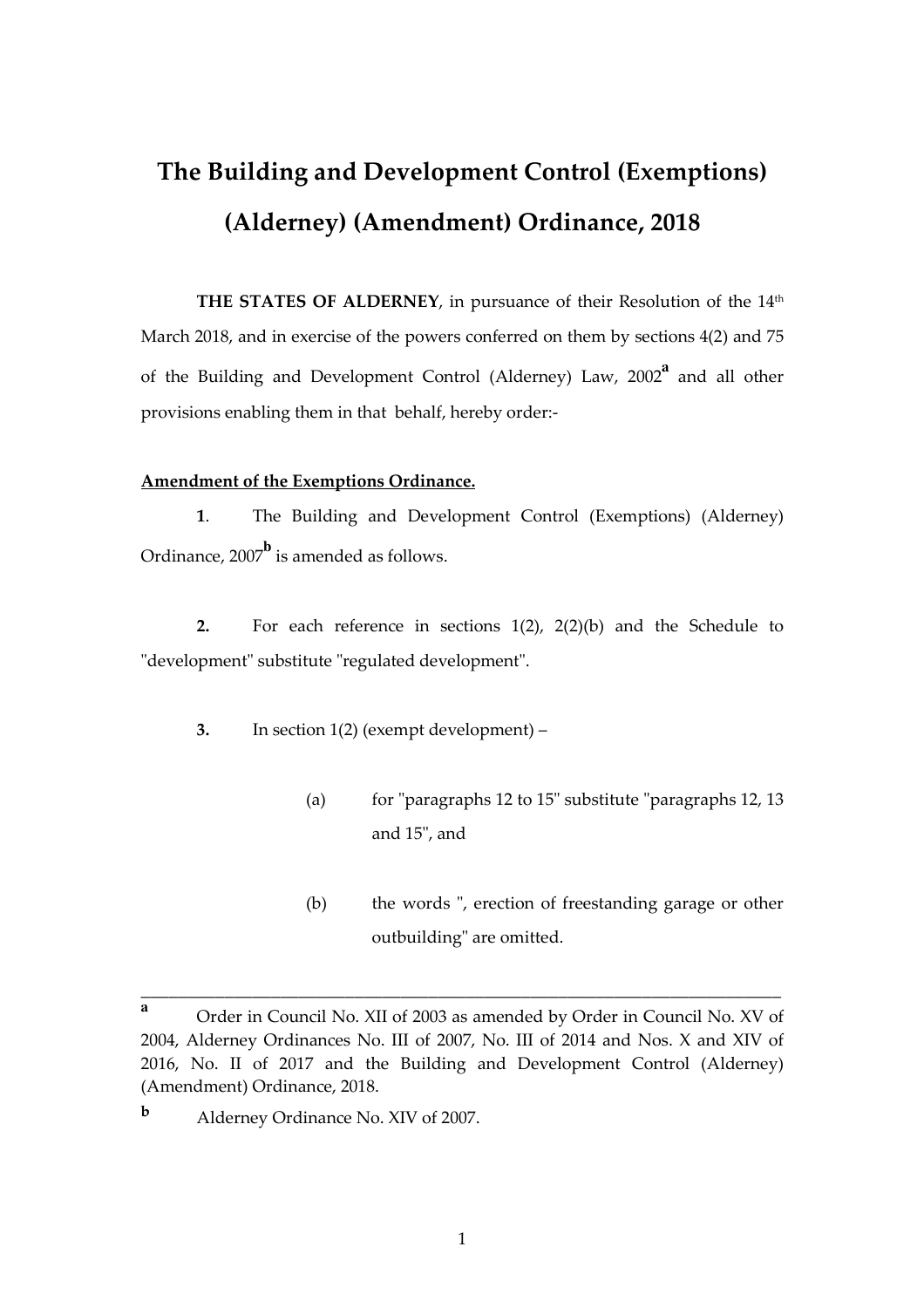- **4.** In section 2 (interpretation and construction)
	- (a) in subsection  $(1)$ 
		- (i) the definitions of "**extension**", "**outline permission**" and "**public utility service**" are repealed, and
			- (ii) insert the following definitions in the appropriate places –

 ""**Alderney Electricity Limited**" means Alderney Electricity Limited, a company referred to in the Alderney Electricity Concession Law, 1953 and registered in Alderney under company number C/7 and whose registered office is situated at Maison des Venelles, Venelles des Gaudion, Alderney GY9 3TW,",

 ""**Alderney Miniature Railway**" means the miniature railway on the Island operating at the Mannez Quarry,",

 ""**Alderney Railway**" means the railway on the Island operating between Braye Road Station and Mannez Station together with the disused railway track running between Braye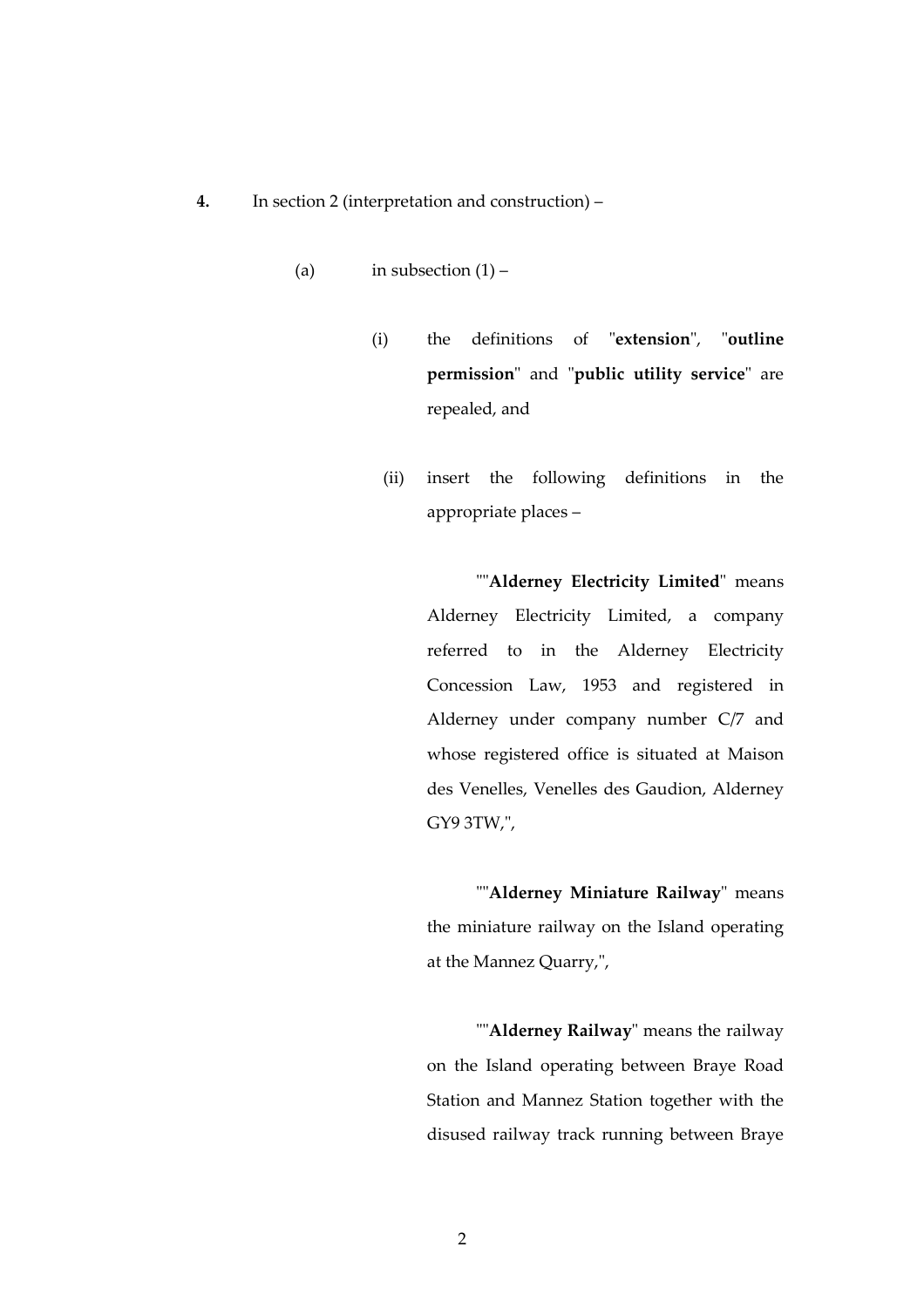Road Station and the breakwater in Braye Harbour,",

 ""**Guernsey Airtel Limited**" means Guernsey Airtel Limited, a company registered in Guernsey under company number 45232, whose registered office is situated at 45 High Street, St. Peter Port, Guernsey, GY1 2JT,",

 ""**Guernsey Post Limited**" means Guernsey Post Limited, a company registered in Guernsey under company number 38693 and whose registered office is situated at Envoy House, La Vrangue, St Peter Port, Guernsey GY1 1AA,",

 ""**JT (Guernsey) Limited**" means JT (Guernsey) Limited, a company registered in Guernsey under company number 39971, whose registered office is situated at PO Box 296, Sarnia House, Le Truchot, St. Peter Port, Guernsey GY1 4NA,",

 ""**Sure (Guernsey) Limited**" means Sure (Guernsey) Limited, a company registered in Guernsey under company number 38694 and whose registered office is situated at Centenary House, La Vrangue, St. Peter Port, Guernsey GY1 2EY,", and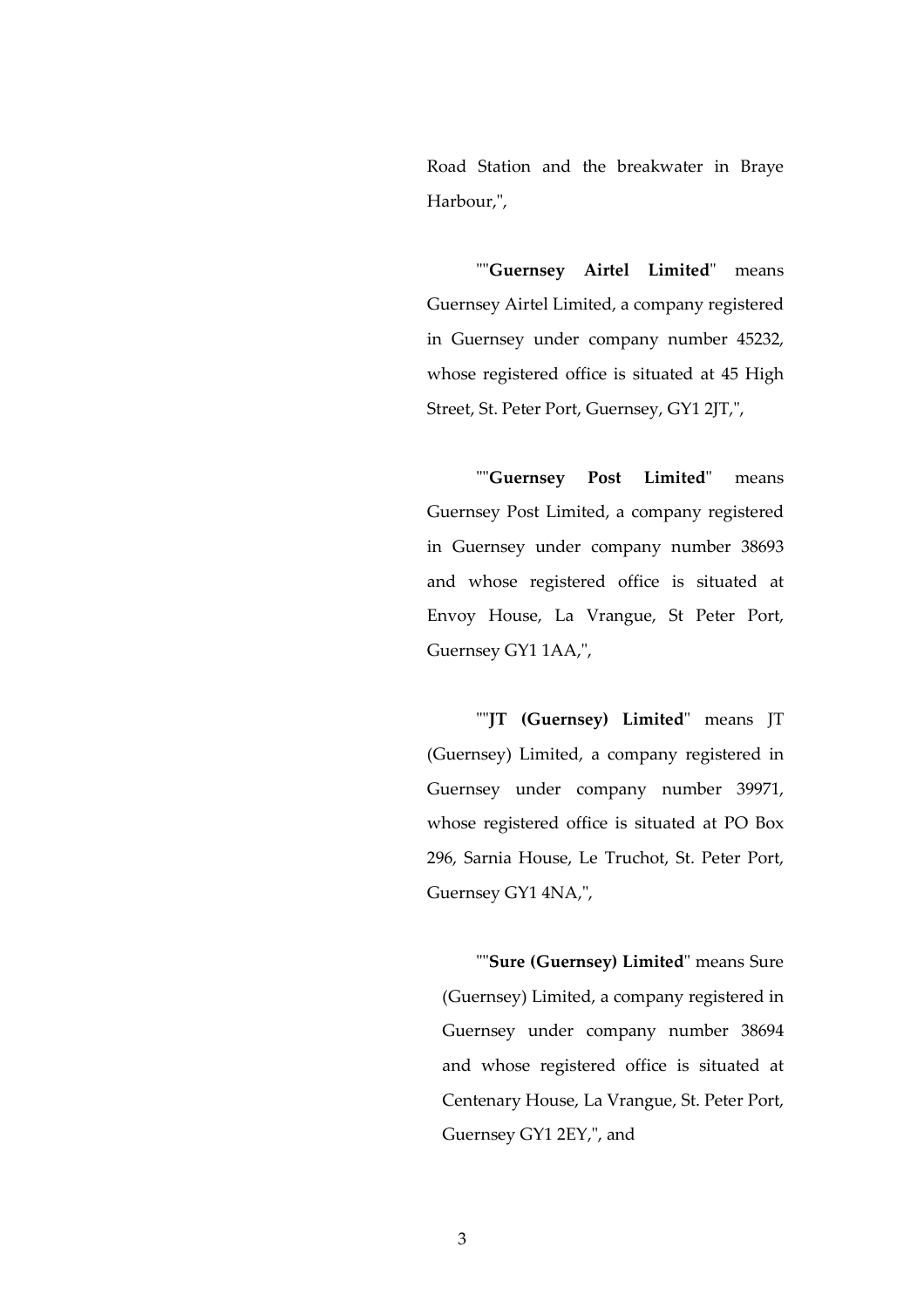(b) in subsection (2)(e), after "projection" in each place it occurs, insert "(however expressed)".

**5.** In Category 1 of the Schedule (development within the curtilage of a dwelling-house) –

- (a) in paragraph 2(c) (satellite dish antennas), for "does not face" substitute "the satellite dish antenna does not face",
- (b) in paragraph 4 (replacement of a door or window in existing aperture), after "before 1900," insert "provided that",
- (c) in paragraph 5 (installation of a door or window in new aperture), item (d) is repealed,
- (d) in paragraph 7 (installation of roof-light), item (d) is repealed,
- (e) in paragraph 8 (installation of dormer)
	- (i) in item (a), for  $"1.10$  metres" substitute  $"0.90$ metres", and
	- (ii) item (e) is repealed,
	- (f) in paragraph 9 (replacement porch) –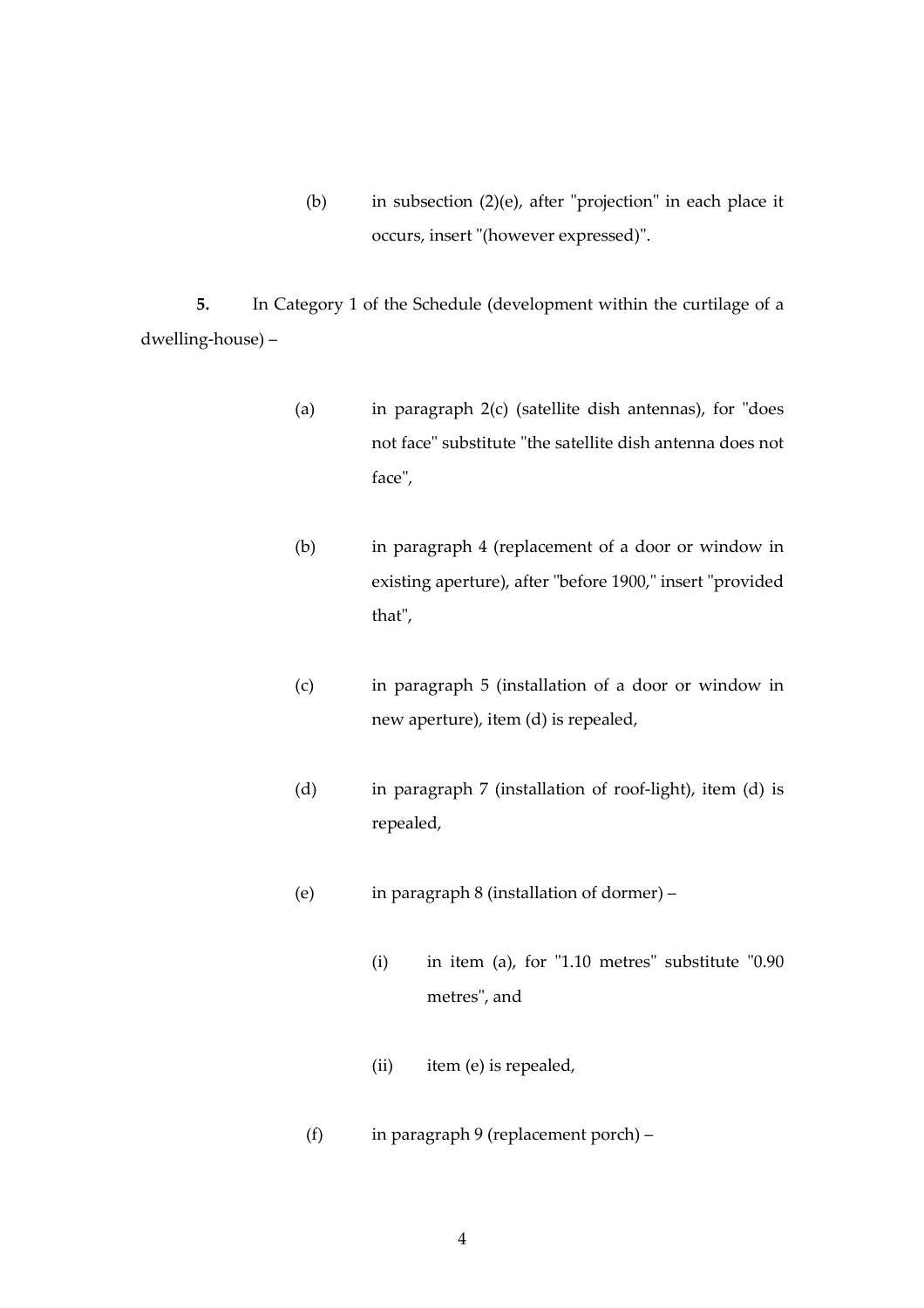- (i) in item (b), for "is located" substitute "the porch is located", and
- (ii) for item  $(c)$ , substitute
	- "(c) the porch is approximately the same size as the one it replaces.",
- (g) in paragraph 10 (new porch), item (f) is repealed,
- (h) paragraph 14 (erection of freestanding garage or other outbuilding) is repealed,
- (i) in paragraph 15 (hard-surfaced areas)
	- (i) in item (d), for "50 centimetres" substitute "40 centimetres",
	- (ii) in item (e), for "the Designated Area" substitute "a designated area", and
	- $(iii)$  item  $(f)$  is repealed,
- (j) in paragraph 16(a) (gates, fences, walls and earthbanks), for "1.5 metres" substitute " 2 metres",
- (k) paragraph 19 (installation of a swimming pool or other pool/water storage) is repealed, and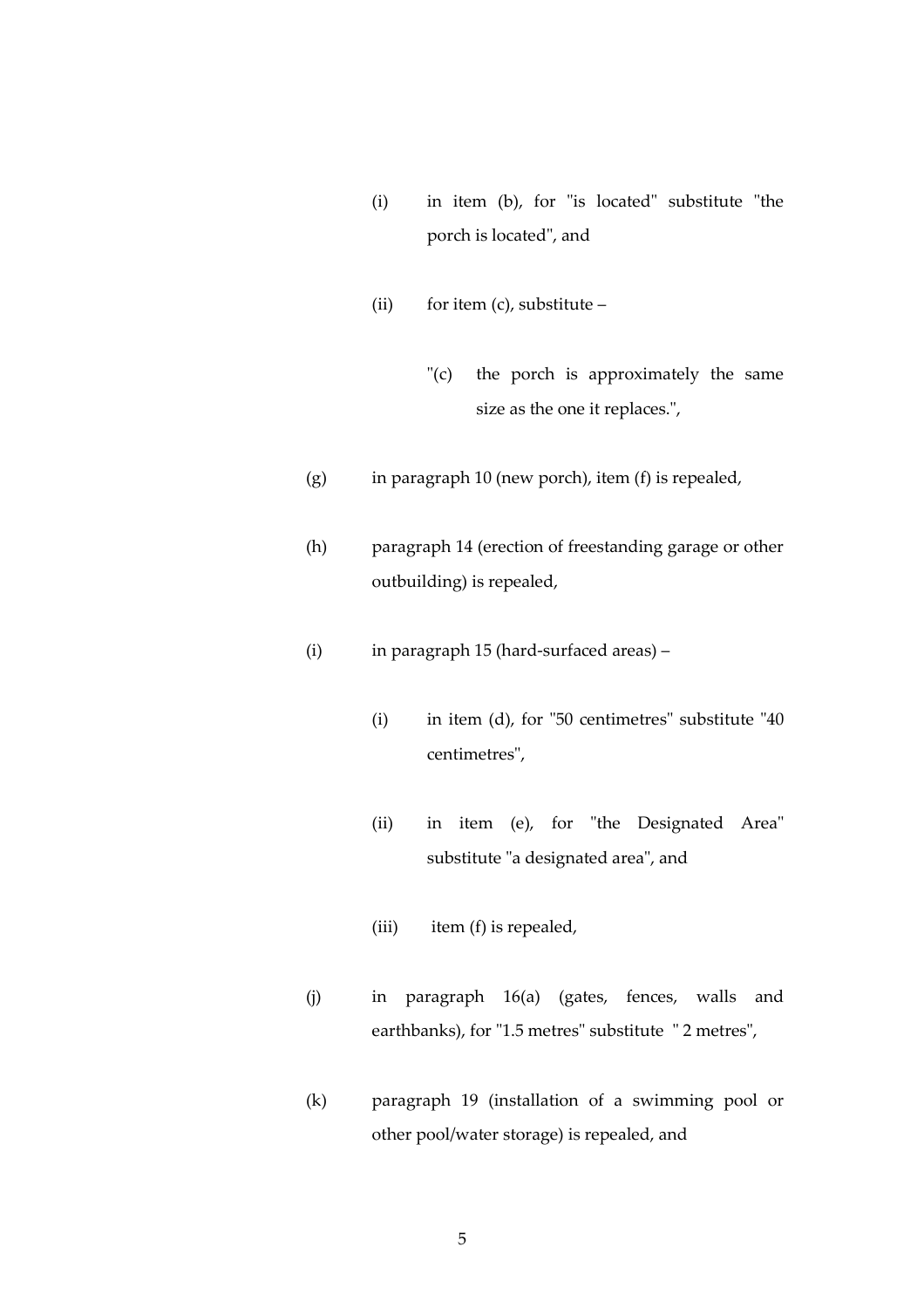(l) in paragraph 21 (installation of a flag pole), omit the words ", including where such house or its curtilage is within a conservation area or designated area".

**6.** In Category 2 of the Schedule (development within the curtilage of non-domestic buildings) –

- (a) in paragraph 2 (re-roofing), omit the sentence "Permission to be obtained from the States Engineer to ensure re-roofing meets Building Regulations", and
- (b) in paragraph 3 (hard-surfaced areas)
	- (i) in item (c), for "50 centimetres" substitute "40 centimetres",
	- (ii) in item (d), for "the Designated Area" substitute "a designated area", and
	- (iii) item (e) is repealed.

**7.** In Category 3 of the Schedule (maintenance, repair, minor alterations and temporary structures and uses) –

> (a) in the headings to the category and to paragraph 1 (maintenance, repair, and minor alterations) omit ", repair",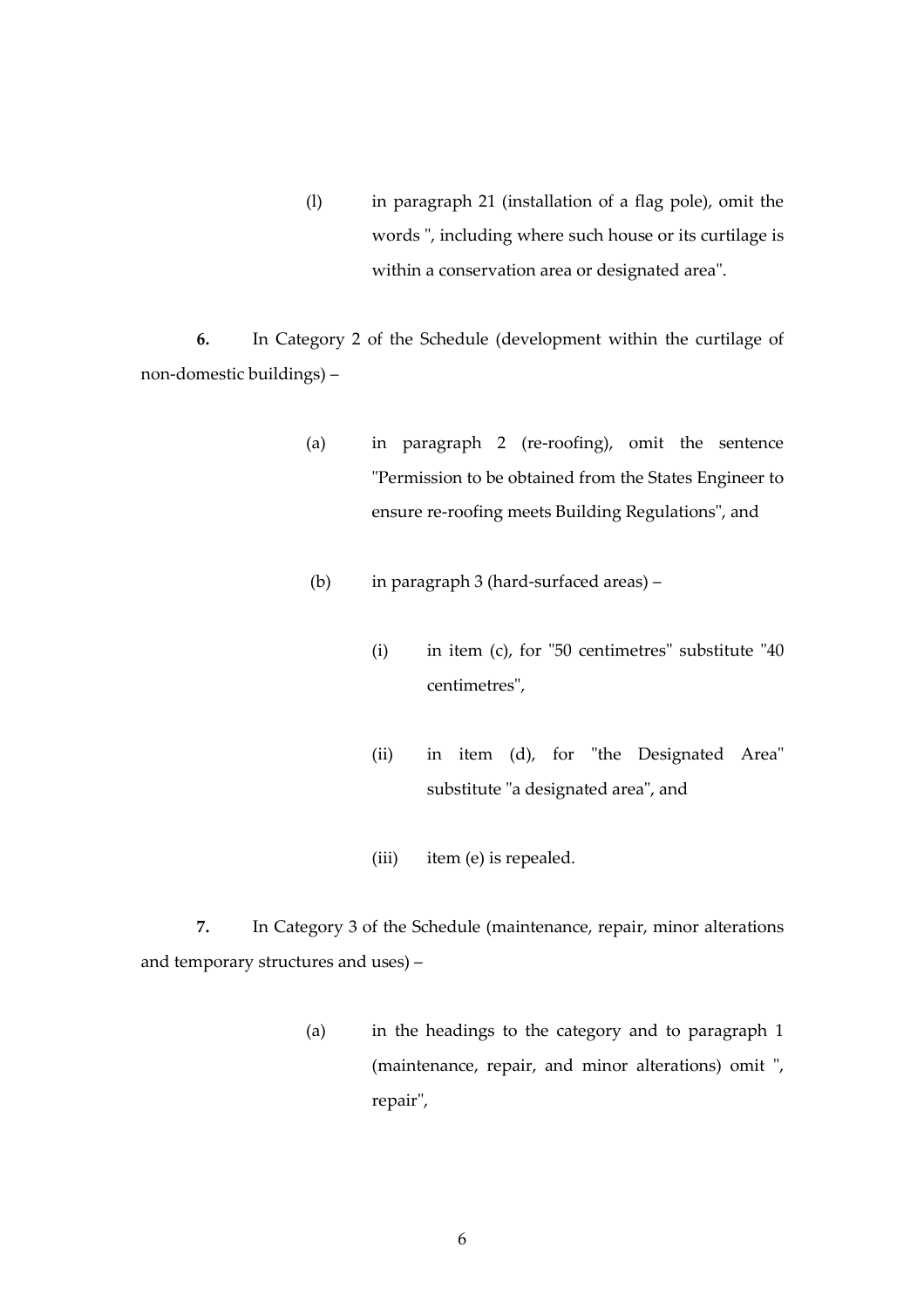- (b) in paragraph 1 (maintenance, repair, and minor alterations) omit the words –
	- (i) "or repair", and
	- (ii) "including where such dwelling house, non domestic building or structure is within a conservation area or designated area, or was substantially constructed before 1900", and
- (c) in paragraph 2 (temporary development required during approved operations) –
	- (i) renumber paragraph 2 as paragraph 2(1),
	- (ii) in renumbered subparagraph(1)(a), for "a planning permission" substitute –

"the terms and conditions of –

- (i) a development permission, and
- (ii) any approval of plans and licence issued under the building regulations", and
- (iii) after renumbered subparagraph (1) add the following subparagraph –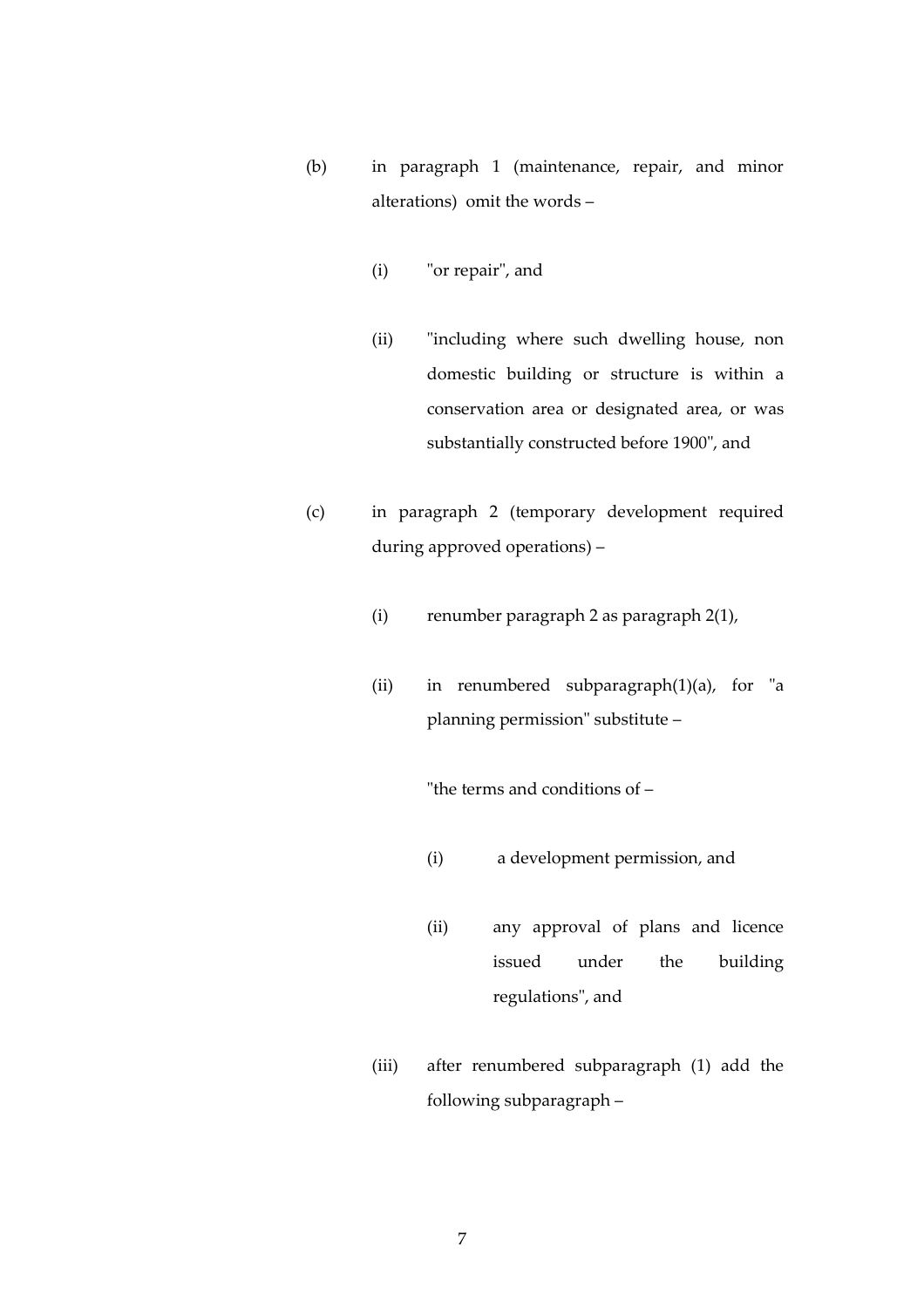"(2) For the avoidance of doubt, this exemption applies where building operations are currently taking place so that it will not apply where, taking into account all the relevant circumstances, it reasonably appears that those operations have not commenced or have ceased on a site.".

**8.** For Category 5 of the Schedule (development by the States and public utility providers) substitute the Category 5 set out in the Schedule to this Ordinance.

- **9.** In Category 6 of the Schedule (signs and advertisements)
	- (a) in paragraph 1(a) (contractors' signs), for "any planning permission" substitute "any development permission",
	- (b) in paragraph 2(d) (nameplates), for "the Conservation/Designated Area" substitute "a conservation area or designated area",
	- (c) in paragraph 3 (signs for charity and public events), omit the words "Display on a building of a nameplate identifying any individual, company or firm carrying", and
	- (d) in paragraph 5 (signs advertising garden produce), omit the words ", including where such house or its curtilage is within the Designated Area,"

8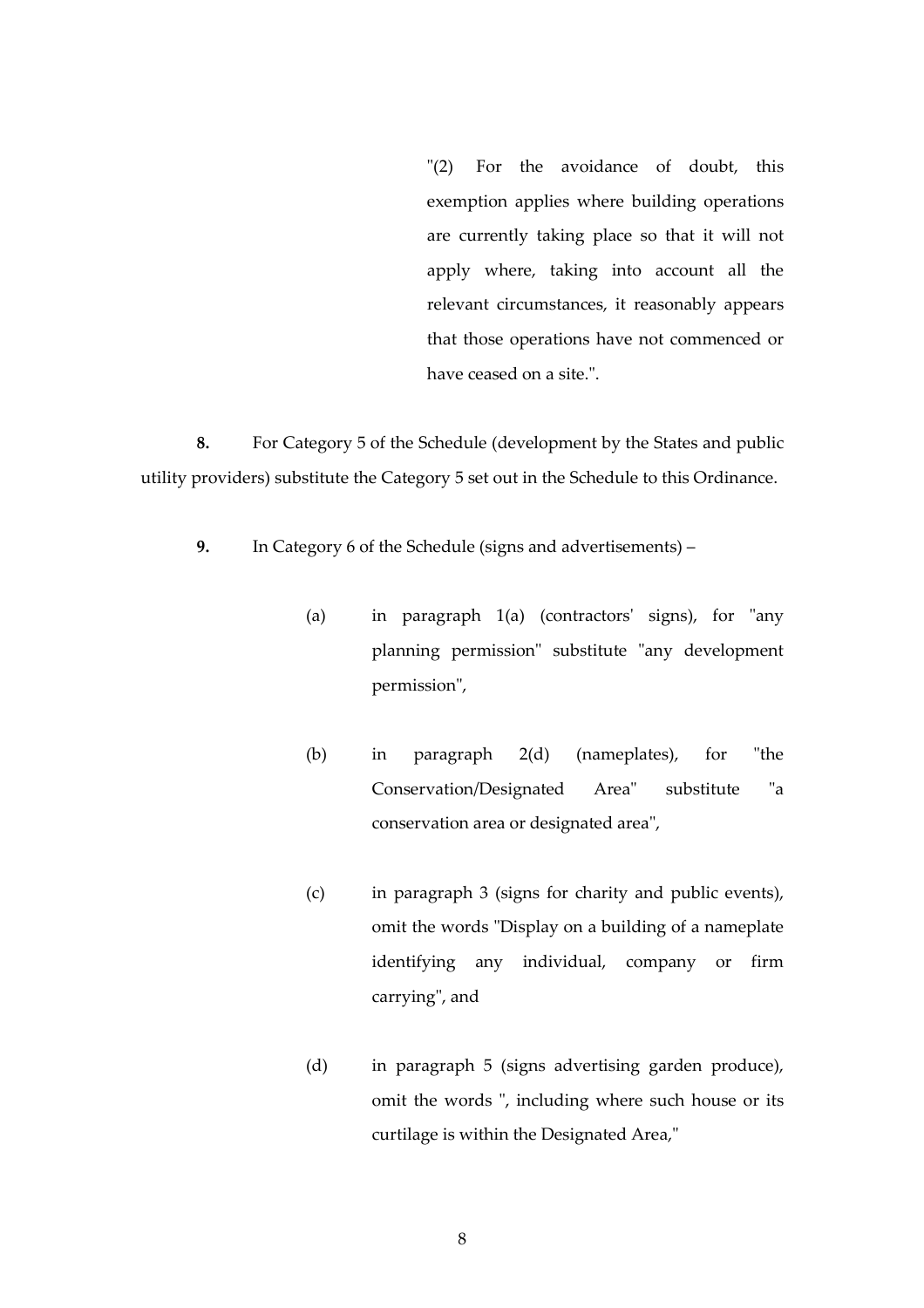#### **10.** After Category 6 of the Schedule insert –

#### "CATEGORY 7

#### ALDERNEY RAILWAYS

#### **Regulated development in relation to Alderney Railways**

**1.** Any regulated development which is necessary for the maintenance or replacement of railway track, track equipment (including signal boxes, signaling equipment and other appliances), railway stations, level crossings, railway bridges, embankments, sidings, engine sheds or other structures, infrastructure or equipment forming part of or used principally for the purposes of the Alderney Railway or the Alderney Miniature Railway, provided that any hard surface which is disturbed by the regulated development is-

(a) in the case of a hard surface consisting of granite flags or cobbles, restored with the same materials,

(b) in all other cases, restored with a finish which is not significantly different from the existing finish, and

(c) otherwise restored to its former condition (or such condition as is agreed in writing with the Committee).".

#### **Interpretation.**

 **11**. (1) In this Ordinance -

"**Committee**" means the States of Alderney Building and Development Control Committee,

"**enactment**" includes a Law, an Ordinance and any subordinate legislation and includes any provision or portion of a Law, an Ordinance or any subordinate legislation,

"**regulated development**" has the meaning in the Building and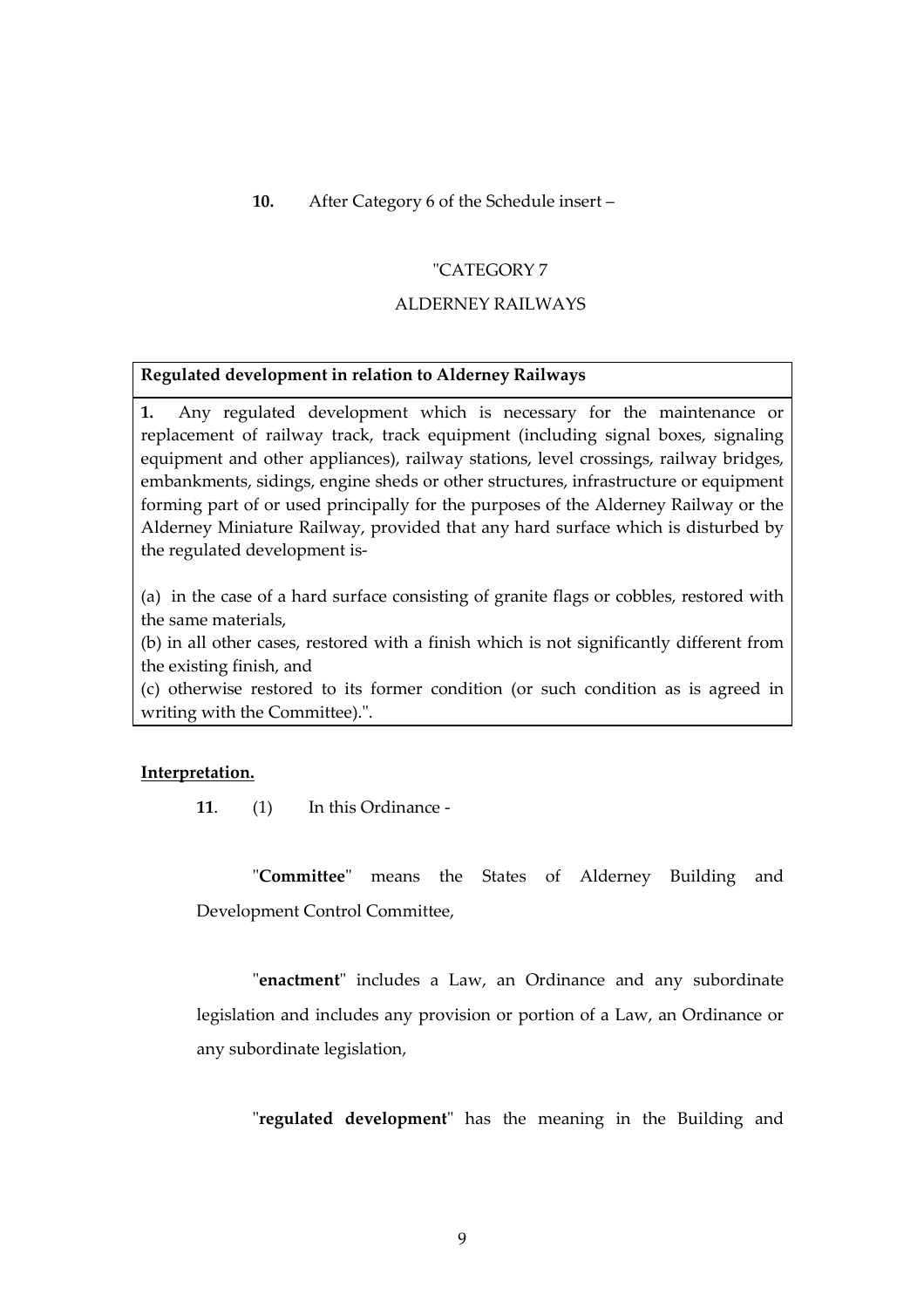Development Control (Exemptions) Ordinance, 2007, and

"**subordinate legislation**" means any regulation, rule, order, rule of court, resolution, scheme, byelaw or other instrument made under any statutory, customary or inherent power and having legislative effect, but does not include an Ordinance.

 (2) The Interpretation (Guernsey) Law, 1948**<sup>c</sup>** applies to the interpretation of this Ordinance.

 (3) Any reference in this Ordinance to an enactment is a reference thereto as from time to time amended, re-enacted (with or without modification), extended or applied.

#### **Transitional provisions and savings.**

**12.** The lawfulness of any regulated development carried out before the commencement of this Ordinance without the permission of the Committee but in accordance with the Building and Development Control (Exemptions) Ordinance, 2007, as in force immediately before the commencement of this Ordinance, is not affected by the amendments set out in this Ordinance and any such development commenced but not completed as at the date of commencement of this Ordinance may be continued provided that it is completed within 12 months of the date of commencement of this Ordinance.

**c** Ordres en Conseil Vol. XIII, p. 355.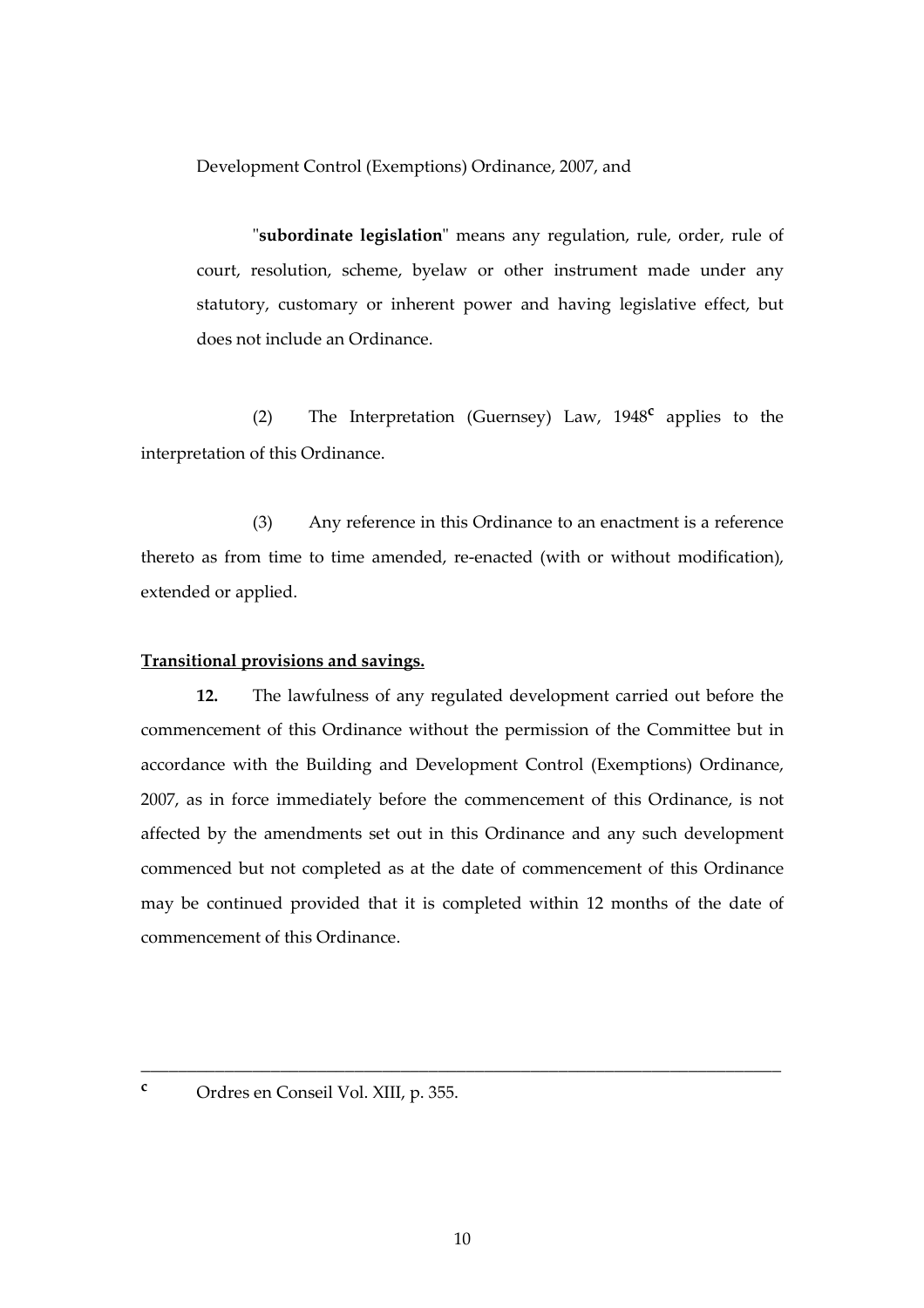## **Citation and commencement.**

**13**. This Ordinance may be cited as the Building and Development Control (Exemptions) (Alderney) (Amendment) Ordinance, 2018 and shall come into force on the 14<sup>th</sup> March 2018.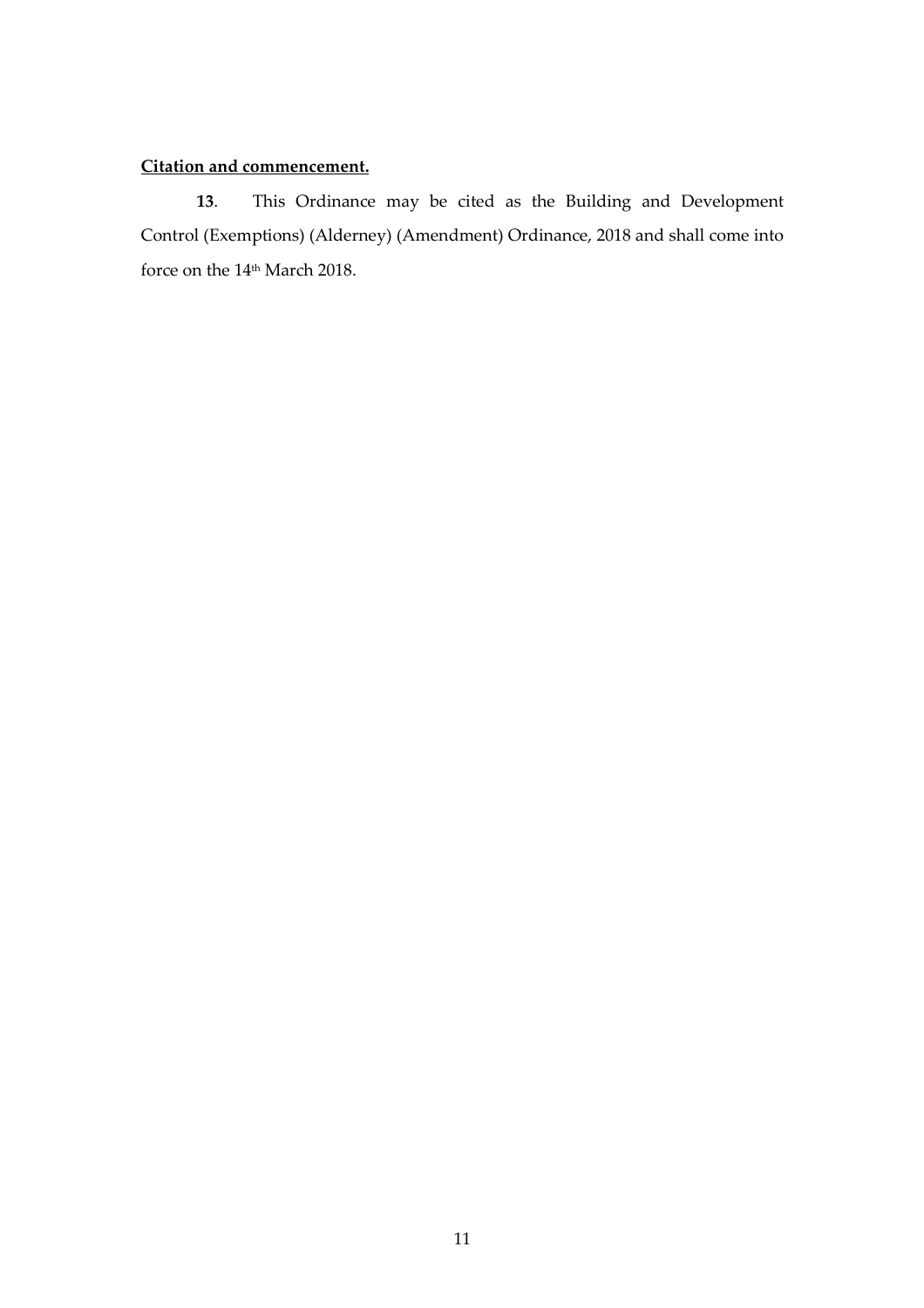#### **SCHEDULE**

Section 8

#### "CATEGORY 5

## REGULATED DEVELOPMENT BY THE STATES AND OTHER PUBLIC UTILITY UNDERTAKINGS

## **Installation etc. of mains, drains, sewers, lines, pipes and cables**

**1.** (1) Any regulated development referred to in subparagraph (2) which is carried out by or on behalf of a person listed in subparagraph (4) for the corresponding purpose specified in relation to that person in subparagraph (4).

(2) The regulated development referred to in subparagraph (1) is any development, not falling within paragraphs 4 to 7 or 13, which is necessary for the –

(a) inspection, maintenance or renewal of mains, drains, sewers, pipes, cables or lines, or

(b) making of connections to anything referred to in item (a) other than in a designated area,

provided that the provisos in subparagraph (3) are met.

(3) The provisos referred to in subparagraph (2) are that any hard surface which is disturbed by the regulated development is-

(a) in the case of a hard surface consisting of granite flags or cobbles, restored with the same materials,

(b) in all other cases, restored with a finish which is not significantly different from the existing finish, and

(c) otherwise restored to its former condition (or such condition as is agreed in writing with the Committee).

(4) The persons and corresponding purposes referred to in subparagraph (1) are – (a) the States for the purpose of the supply of services to the public,

(b) Alderney Electricity Limited for the purpose of the supply of electricity to the public or the delivery of heat to more than one premises through pipes or conduits, (c) Guernsey Post Limited for the purpose of the provision of postal services to the public,

(d) JT (Guernsey) Limited, Sure (Guernsey) Limited or Guernsey Airtel Limited for the purpose of the supply of telecommunications services to the public, and

(e) such other person prescribed by Ordinance under paragraph 15 (definition of "**public utility undertaking**") of Schedule 1 to the Law for the purposes of paragraph 11 of that Schedule.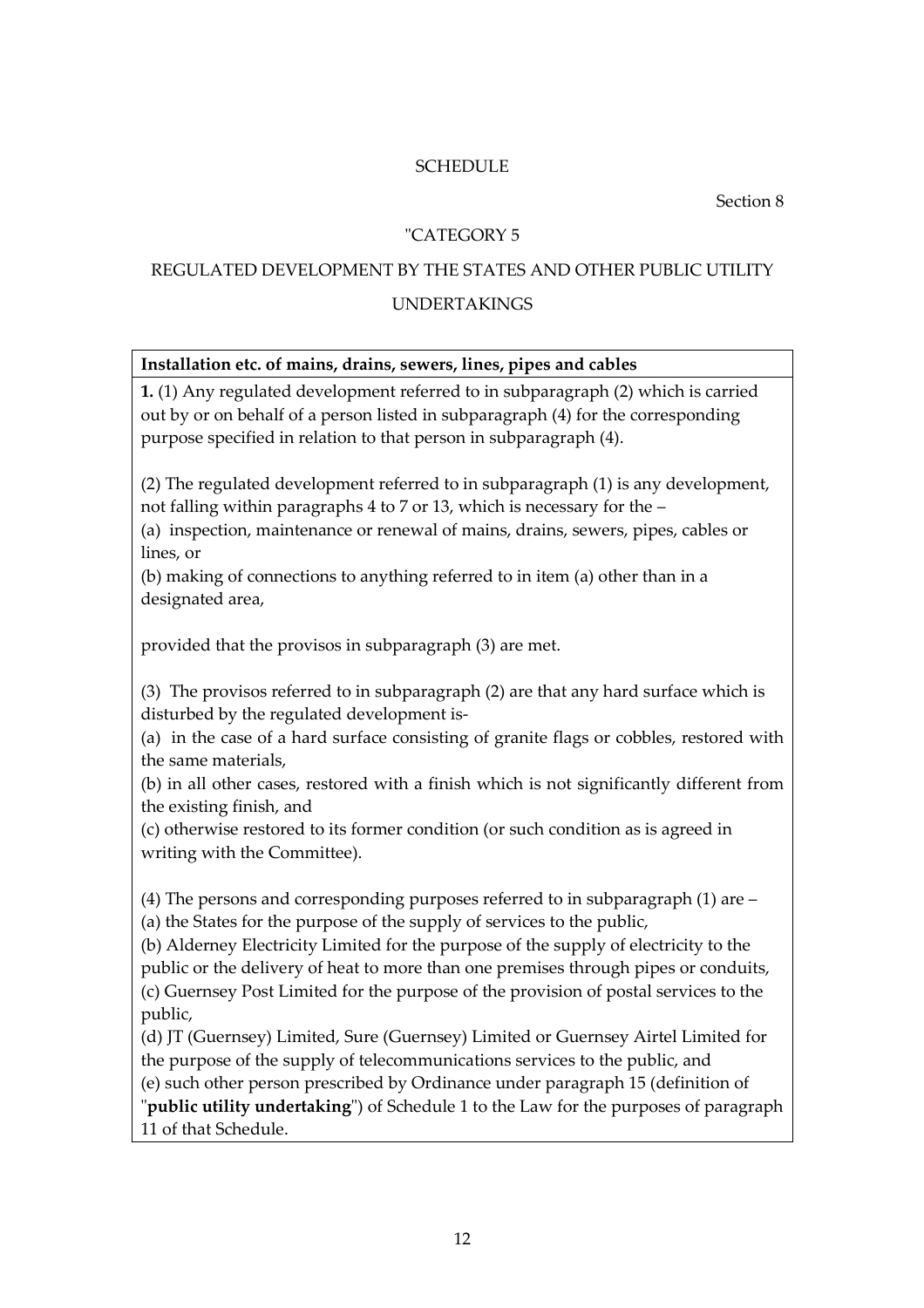## **Maintenance and the prevention of the obstruction of highways**

**2**. (1) Any regulated development by or on behalf of the States which is necessary – (a) for the maintenance of any highway or any private pedestrian road, street, track

or path, however named, provided that such maintenance does not involve-

(i) the hard surfacing of any lane, track or path that was not previously hardsurfaced, or

(ii) the creation, laying out or material widening of a means of access to that highway or pedestrian road, street, clos, track or path, or

(b) to avoid the obstruction of any highway or any private pedestrian road, street, clos, track or path, however named, by any tree or other vegetation,

provided that the provisos in subparagraph (2) are met.

(2) The provisos referred to in subparagraph (1) are that any hard surface which is disturbed by the regulated development is-

(a) in the case of a hard surface consisting of granite flags or cobbles, restored with the same materials,

(b) in all other cases, restored with a finish which is not significantly different from the existing finish, and

(c) otherwise restored to its former condition (or such condition as is agreed in writing with the Committee).

## **Maintenance of water courses, outfalls or carrying out of land drainage works**

**3.** Any regulated development by or on behalf of the States which is necessary for the maintenance of water courses or outfalls or for the carrying out of land drainage.

## **Regulated development in relation to minor equipment by suppliers of electricity and telecommunications services**

**4.** (1) Any regulated development which –

(a) is necessary for the purpose of the supply of -

(i) electricity to the public and is carried out by or on behalf of Alderney Electricity Limited, or

(ii) telecommunications services to the public and is carried out by or on behalf of Sure (Guernsey) Limited, JT (Guernsey) Limited or Guernsey Airtel Limited, and

 (b) is necessary for the maintenance or replacement of overhead lines, cables, surface wiring, block terminals or dish or multiple rod aerials,

provided that the provisos in subparagraph (2) are met.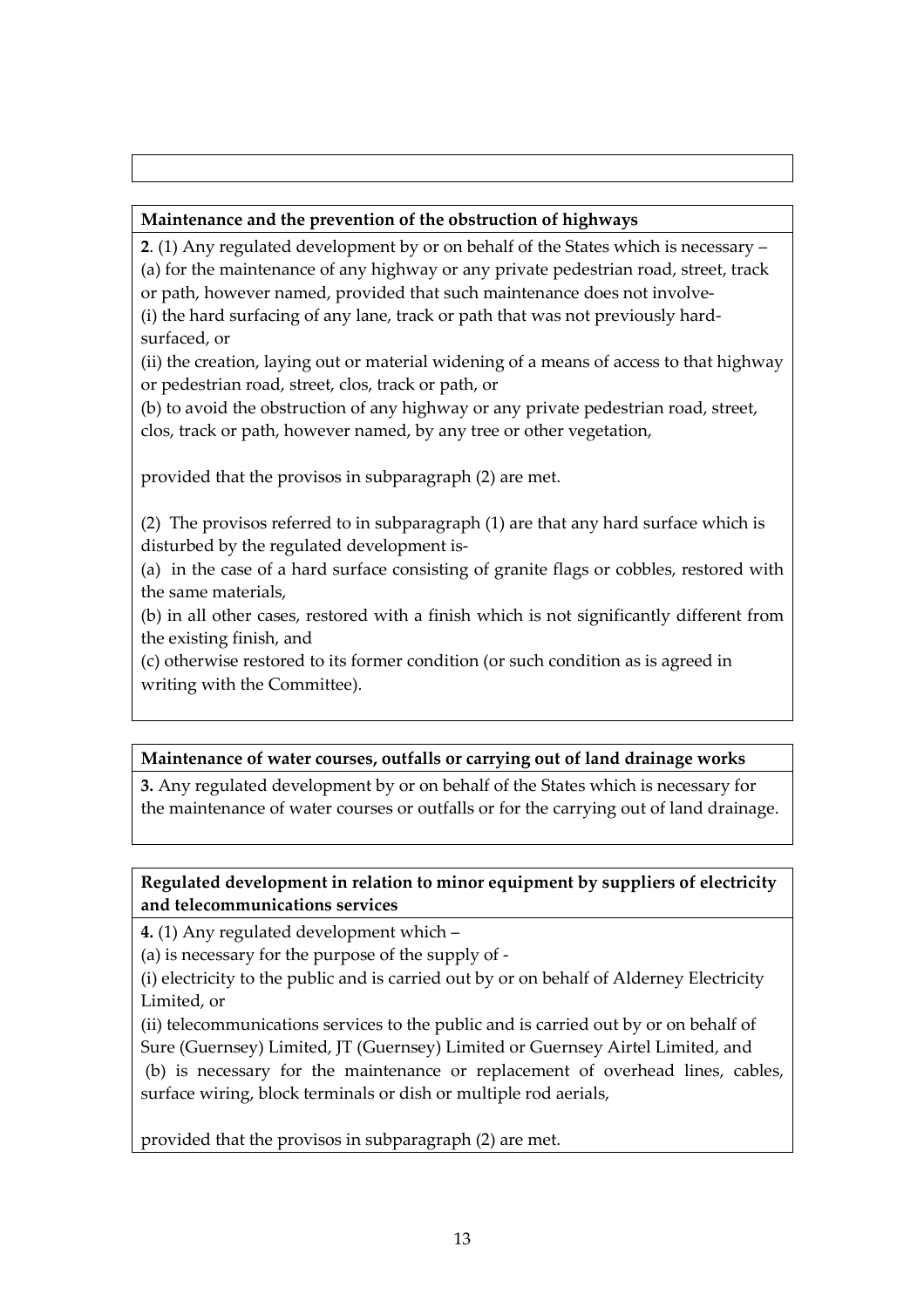(2) The provisos referred to in subparagraph (1) are that –

(a) any replacement is not significantly different in terms of its siting to the equipment that it replaced, and

(b) any hard surface which is disturbed by the regulated development is-

(i) in the case of a hard surface consisting of granite flags or cobbles, restored with the same materials,

(ii) in all other cases, restored with a finish which is not significantly different from the existing finish, and

(iii) otherwise restored to its former condition (or such condition as is agreed in writing with the Committee).

## **Regulated development in relation to the supply of electricity**

**5.** (1) Any regulated development which –

(a) is carried out by or on behalf of Alderney Electricity Limited, and

(b) is necessary –

(i) for the replacement of roadside distribution pillars, poles and street cabinets for the purpose of supplying electricity to the public, provided that any replacement is not significantly different in terms of its siting to the equipment that it replaced, or (ii) to avoid contact between any tree or other vegetation and over head power lines,

provided that the provisos in subparagraph (2) are met.

(2) The provisos referred to in subparagraph (1) are that any hard surface which is disturbed by the regulated development is-

(a) in the case of a hard surface consisting of granite flags or cobbles, restored with the same materials,

(b) in all other cases, restored with a finish which is not significantly different from the existing finish, and

(c) otherwise restored to its former condition (or such condition as is agreed in writing with the Committee).

**Regulated development within the operational areas of water treatment works, foul water treatment works, pumping stations and reservoirs etc.** 

**6.** Any regulated development by or on behalf of the States which is carried out within the operational areas of water treatment works, foul water treatment works, pumping stations, reservoirs or other places where water is stored and which is necessary for -

(a) the purpose of the supply of water or the supply of sewerage services to the public, or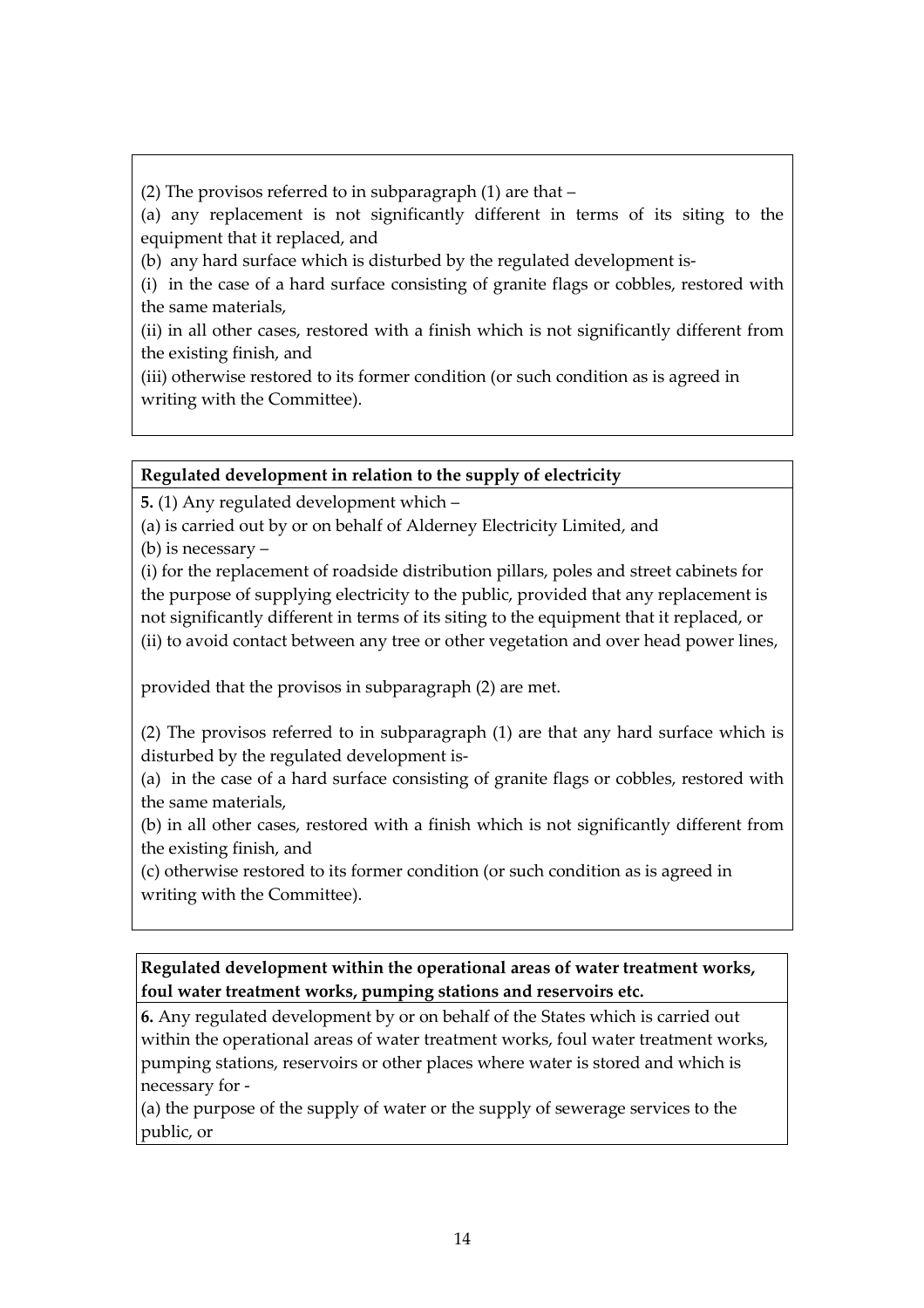(b) the maintenance or security of any such place, provided that such regulated development is not carried out in relation to any land or structure forming any part of the perimeter of any such a place.

## **Regulated development within the operational area of a power station**

**7.** Any regulated development by or on behalf of Alderney Electricity Limited within the curtilage of a power station which is necessary for –

(a) the relocation of pumping equipment and over ground piping within the operational area of a power station provided that there is no significant change to – (i) the siting, and

(ii) the visibility from a highway, of such piping or equipment, or

(b) the security of the power station,

provided that such regulated development is not carried out in relation to any land or structure forming any part of the perimeter of the power station.

## **Regulated development within the operational area of an airport**

**8.** Any regulated development by or on behalf of the States or the States of Guernsey within the operational area of an airport which is necessary for –

(a) the provision of air traffic control services,

(b) the safe navigation of aircraft,

(c) the security of the airport, or

(d) the maintenance or resurfacing of an airport runway or to make minor alterations to the camber of such a runway,

provided that such regulated development is not carried out in relation to any land or structure forming any part of the perimeter of the airport and that, where carried out in relation to an airport runway, it does not extend that runway.

#### **Regulated development within the operational area of a harbour**

**9.** Any regulated development by or on behalf of the States within the operational area of a harbour which is necessary for –

(a) the provision of harbour control or safe navigation of ships, or

(b) the security of the harbour,

provided that such regulated development is not carried out in relation to any land or structure forming any part of the perimeter of the harbour.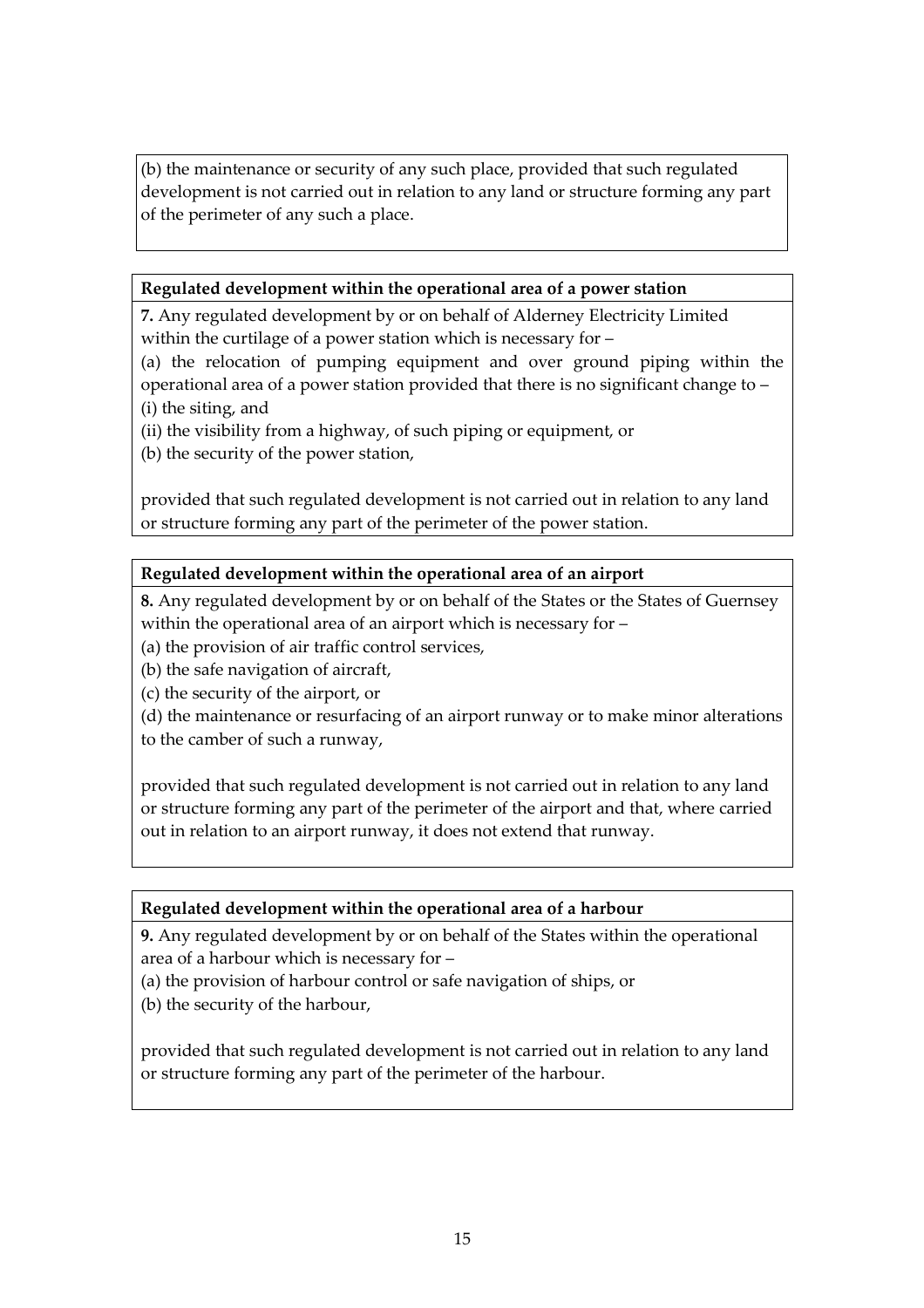#### **Minor works for navigational purposes**

**10.** (1) Any regulated development by or on behalf of the States or the States of Guernsey outside the operational area of a harbour or an airport (except in either case where the area is within the Ramsar Site) which is necessary to –

(a) carry out any minor works for the purpose of –

(i) the safe navigation of ships or aircraft, or

(ii) the safe operation of the port or airport in question, or

(b) avoid the obstruction of navigation points or navigation lights by any tree or other vegetation,

provided that the provisos in subparagraph (2) are met.

(2) The provisos referred to in subparagraph (1) are that any hard surface which is disturbed by the regulated development is-

(a) in the case of a hard surface consisting of granite flags or cobbles, restored with the same materials,

(b) in all other cases, restored with a finish which is not significantly different from the existing finish, and

(c) otherwise restored to its former condition (or such condition as is agreed in writing with the Committee).

(3) In this paragraph **"minor works"** means –

(a) minor maintenance work, or

(b) replacement of fixed plant, which does not involve any work to buildings, walls or fences.

## **Coastal defences**

**11.** Any regulated development by or on behalf of the States or the States of Guernsey which is necessary for the maintenance of existing coastal defences provided that such regulated development –

(a) does not include regulated development consisting of land reclamation and does not affect any shingle bank, sand bank or other natural feature forming part of such coastal defences, and

(b) is not within the Ramsar Site.

## **Street furniture**

**12.** (1) Any regulated development by or on behalf of the States which is necessary for –